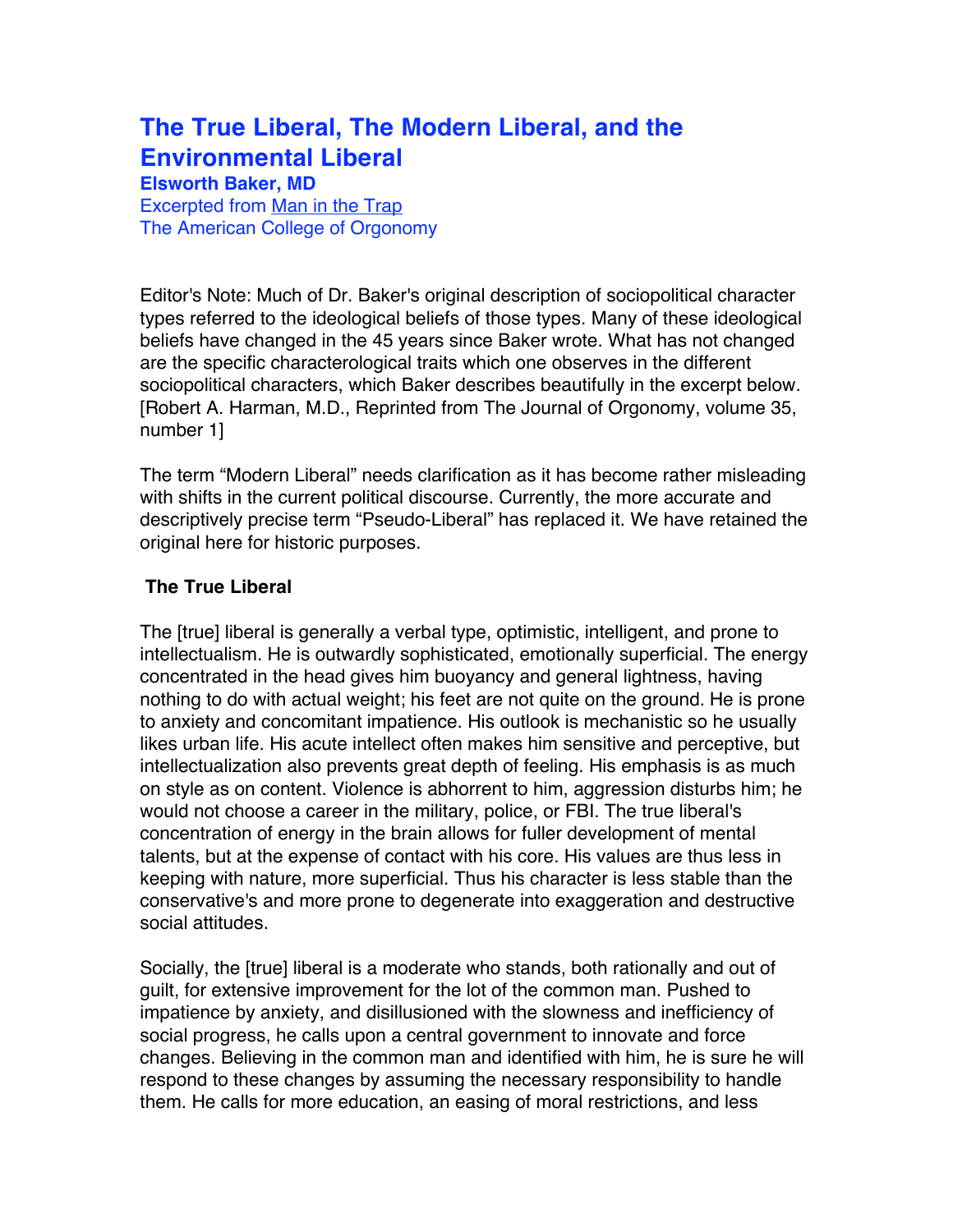repressive religions, all of which are unquestionably commendable goals. Having maintained some contact with his core, he has feeling, but his intellect is dominant in trying to solve the problems of humanity. He does not understand the structure of man, with its sexual repression and guilt, and cannot see that this structure will not allow man to respond to freedom, nor to accept it. Thus bewildered, the [true] liberal believes that ever more and more change is necessary, so he must continue his Herculean task forever onward. His outlook is constructive, but hampered by insufficient insight and by his own guilt and anxiety. Certainly he effects much good, and when his ideas are well balanced with the conservative philosophy, the result is a very satisfactory solution to social progress.

The true liberal is open to reason and facts, is accessible and naturally polite. He can openly show his disturbance at facts and reasons that shake his prior beliefs and is capable of change. If he becomes emotional, he may express appropriate anger at abuses or frustrations, but he never becomes hysterically derisive like the modern liberal, because he has no need to defend his beliefs by a dogma. His liberalism seldom comes up as an issue in therapy.

## **The Modern Liberal**

Strictly speaking, although he calls himself one, the modern liberal is not a liberal at all, but a collectivist. He is strongly defended by a dogma and when this is attacked he becomes contemptuous, derisive, and replies with verbal formulas and sarcasm. [Footnote 1] He has an unshakable, unrealistic conviction of his own infallibility and intellectual superiority.... Although modern liberals are actually few in number compared to true liberals or environmental liberals, their influence is felt out of proportion to their number because their anxiety presses them to force acceptance of their needs and since, by nature, they are clever, vociferous, and exceptionally articulate. They are the policymakers behind the scenes in government or the writers of articles of opinion in intellectual magazines and other media of communication. It is because their dangerous ability to influence the thinking of people not only in this country but throughout the world is so great at the present time that I devote so much time to a description of their character structure. Nietzsche has described [the] modern liberal as follows: [Footnote 2]

There is a very narrow, imprisoned, enchained sort of thinker who wants approximately the opposite of our intentions and instincts.... They belong, to make it short and sad, among the levelers, these falsely named "free-thinkers." They are glib-tongued and scribble-mad slaves of democratic taste and its "modern ideas"; all of them are men without solitude, without solitude of their own; what they would like to strive for with all their power is the universal green pasture-happiness of the herd: security, lack of danger, comfort and alleviation of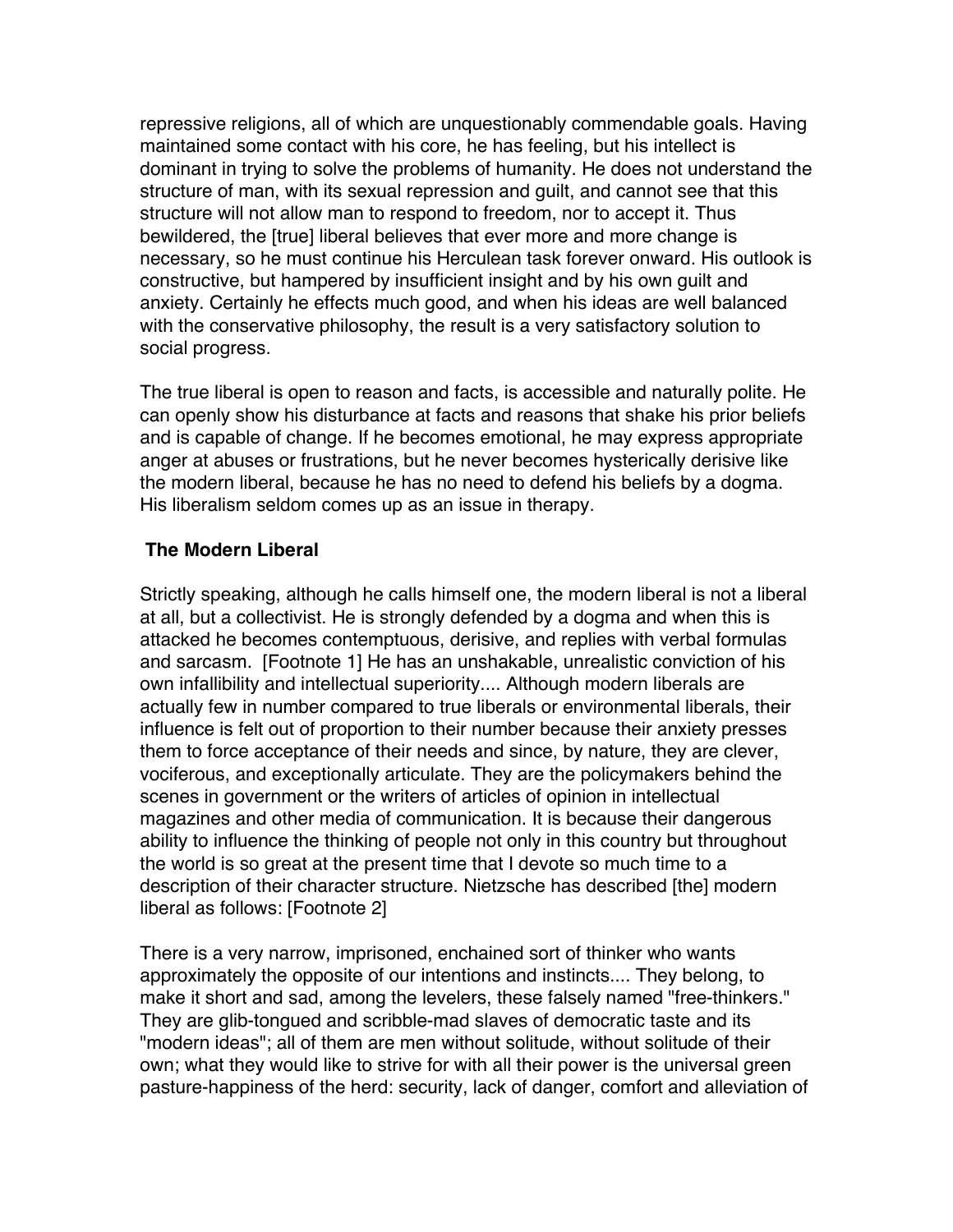life for everyone. Their most frequently repeated songs and doctrines are "equal rights" and "compassion for all that suffers." Suffering is taken by them as something that must be abolished.

Characterologically this liberalism represents a misfired solution to the problem of guilt and anxiety: the anxiety gets bound up in political attitudes and ties, fixed to a specific and characteristic ideology. These "self-evident" truths the modern liberal sees as unshakable and unarguable, since any attempt to challenge them shakes the very core of his defenses and stirs up intolerable anxiety. The modern liberal ... is further from genital primacy [than the true liberal] and less capable of rational functioning. He expounds all the ideas of the true liberal, not any longer for their own sake, but because they give him the feeling of righteousness and purpose. His humanitarianism is largely rationalization. His concern for others is not at all sincere, as in reality he is quite venomous, and his sympathy for the underdog is merely a reaction formation. The modern liberal lives almost entirely in his intellect. His brain is his substitute for genital potency; it gives him a basis for feeling superior, much as the phallic character uses his erect penis to feel superior. The [modern] liberal pierces everyone around him with his sharp brain. In place of phallic contempt, the [modern] liberal uses intellectual contempt, arrogance, and clever verbal castration. His wit is barbed, amusing at the expense of others. He is void of kind or gentle feelings, except superficially in his causes, and that of course stops all argument, since anyone who "feels so deeply" about the injustices of the world must be above reproach.

This intellectualism is his chief defense against feeling, especially his guilt and anxiety which color and pervade all his attitudes. His anxiety makes immediate fulfillment of his needs imperative, so he tends to favor revolutionary rather than evolutionary tactics. Since his real problem lies elsewhere, he is never satisfied, but needs to advocate constant change and expediency rather than long-range goals. Behind his guilt lies the unresolved Oedipal conflict with the father, whom he fears. Characteristically, he is secretly rebellious against the father whereas the conservative is openly competitive. [Footnote 3] Because he cannot compete with the father, he hates both the competition and the father and identifies always with the underdog, the unsuccessful and the indolent. Subversively defiant, he dare not show any open aggression, so great is the fear of the father and so intense the guilt. Moreover, his biosystem cannot stand it. He can allow himself to be aggressive only in causes and abstractions. Any other aggression fills him with intense anxiety and leads him to pacify, compromise, appease. For this reason he is unable to assume responsible leadership whether it be in government or in raising a child. Privilege he wants as a right and not something that must be earned competitively.

The liberal's intellectualism, guilt, and fear of the father leads directly to his egalitarianism. He feels guilt at his own success or advantages and is thus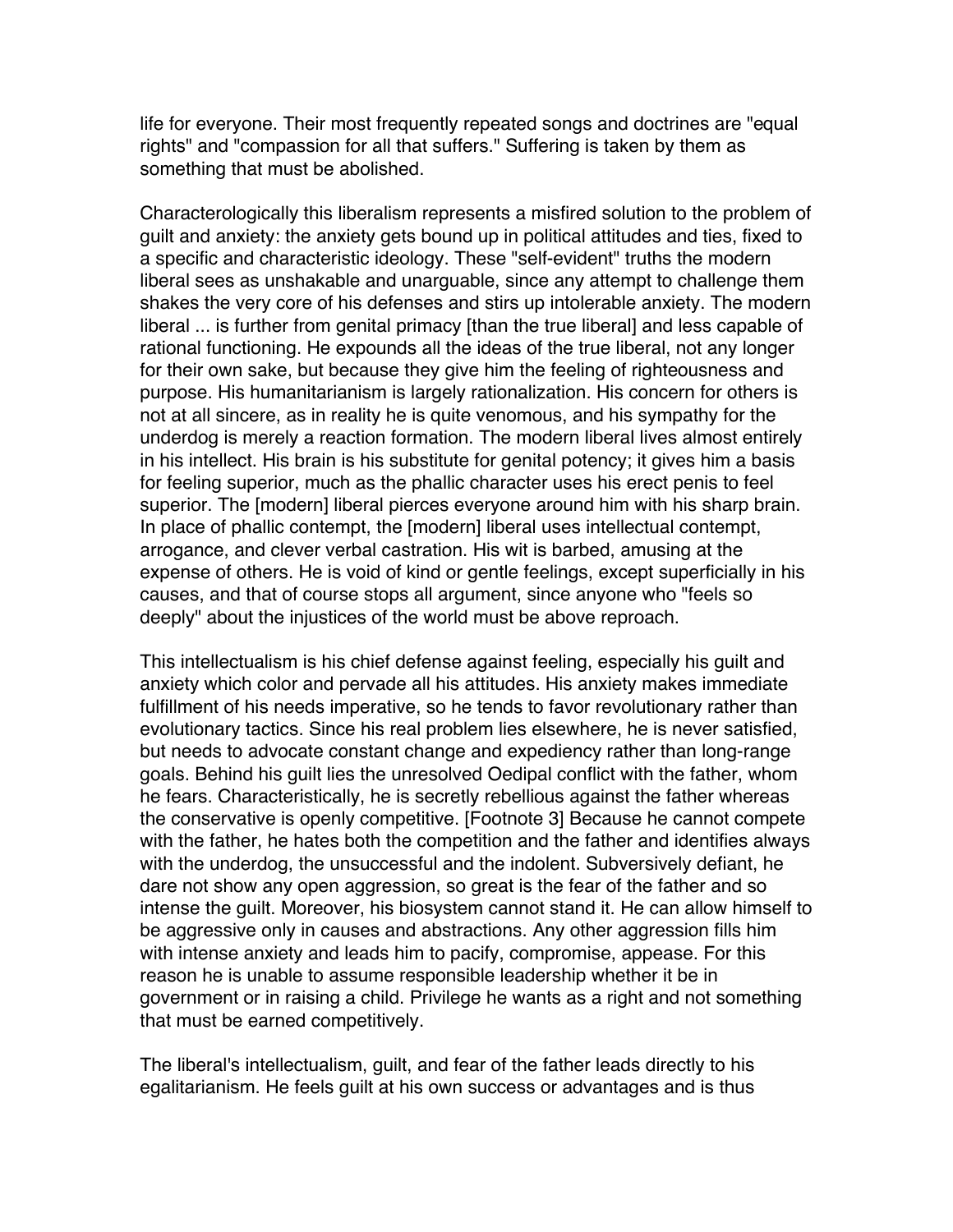opposed to differences in social structure. Basically he needs to feel that all people are the same. They are brothers and should fraternize freely. Because of his anxiety he cannot wait for evolutionary change and therefore advocates governmental social and economic planning, at a federal rather than local level. He wants the government to remove all differences among people (leveling). From this he gets a sense of belonging which dilutes his guilt. No one (the father) is better than he, no one (the criminal) is worse.…

In his secret rebellion against the father he identifies with the underdog. An extreme form of this is his sympathetic indulgence of the criminal with whom he identifies through guilt. [Footnote 4] This indulgence of the criminal the [modern] liberal calls his "enlightened" or "modern" attitude of "understanding" the criminal. Punishing the criminal activates his own guilt and interferes with his ability to suppress criminality and juvenile delinquency. The criminal, the delinquent, and the law-abiding citizen all become "equal." At the same time, liberals view the entire military with contempt, as they do the police, because (1) their purpose is to protect society, not rebel against it, and (2) these are not intellectual careers but active, aggressive ones, and what the [modern] liberal cannot accept, he derides. This is of course, an emotional plague reaction. That the military and police provide for his personal safety and well-being, and this at great peril to themselves, evokes no feeling of gratitude or admiration.

The [modern] liberal's need to identify with the underdog is most passionately expressed in his stand on the racial question. In this, as in all his causes, the [modern] liberal is hysterically impatient.... He tries to correct social wrongs by legislation, but the real problem goes back to biophysical readiness, which means responsibility. This requires change of structure, reorientation, and education, through gradual rather than sudden processes, for both Negroes and whites. Because the [modern] liberal has little feeling for true responsibility, he also ignores the Negroes' share of responsibility for their behavior and situation in life. [Footnote 5] He rationalizes and excuses Negro lawlessness and rioting as expected behavior from their long suppression.…

Many injustices are committed on the altar of social consciousness.... I do not mean to imply that a sense of social justice is pathological. One has to look at the source. In the [modern] liberal the express motives are not the real motives. There is a great difference between a stock altruism based on hidden guilt and a genuine feeling for the golden rule, reality based. This stock altruism is not open to argument, because the [modern] liberal does not argue rationally, rather he uses sarcasm to imply that any intelligent and reasonable person would think as he does. He supports his premise by rhetoric rather than logic. [Footnote 6] He mentions reason often in his arguments-and even enthrones it as a panacea [Footnote 7] but seldom is he open to it.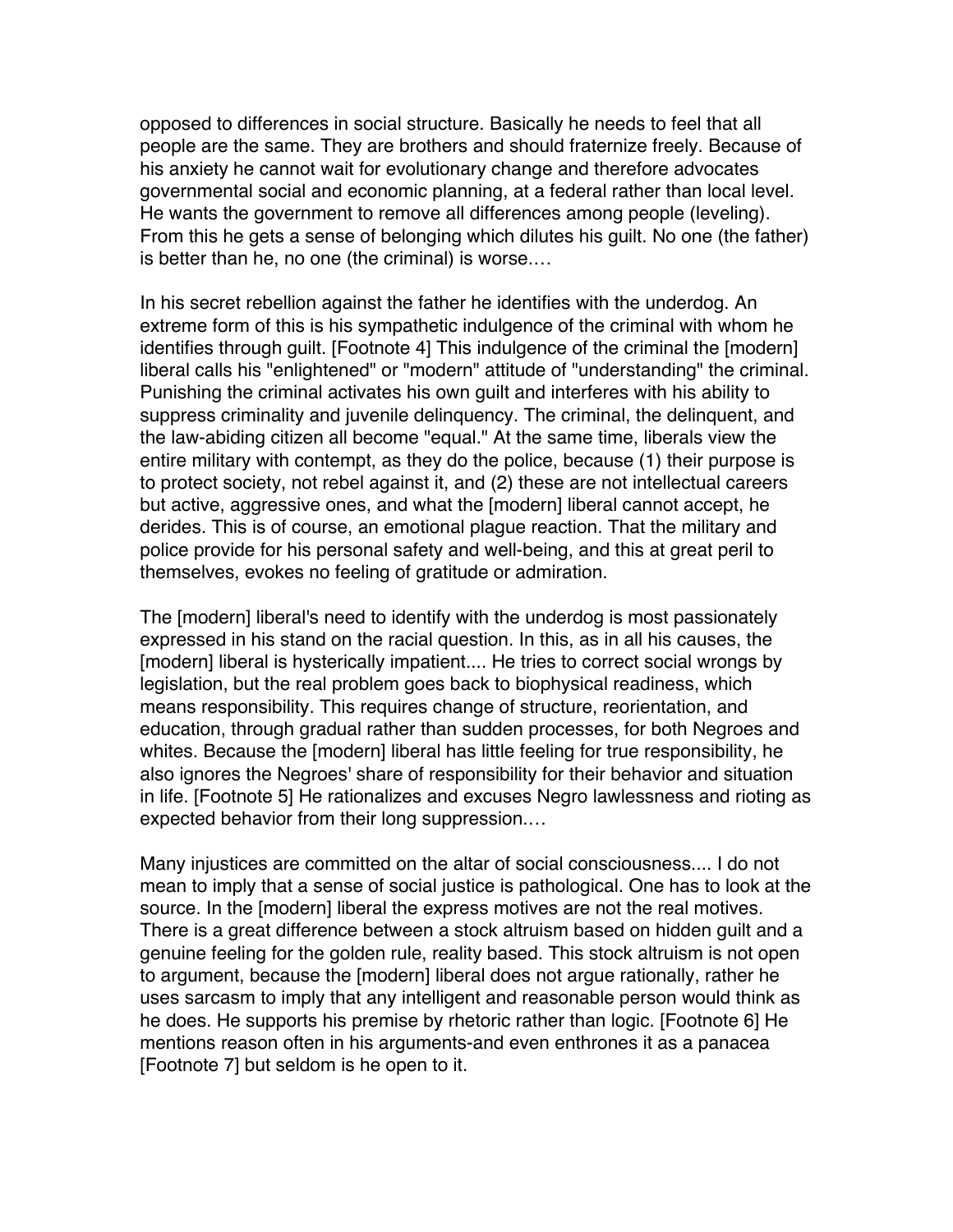Through his intellectualization he has withdrawn energy from his pelvis. He has largely or wholly lost contact with his core, that is, with his natural feelings, and substituted a superficial social facade of concern for all mankind. He likes to think of himself as a world citizen and has contempt for nationalism, a defensive repudiation of his country (father) and its success. His concern for the peoples of the world is purely verbal, especially in those who approach the extreme left of the spectrum.… It is also a reactive defense against his real contempt for people. He has no loyalty to home, community, or country.

His intellectualism makes the modern liberal mechanistic rather than mystical. Religion is taken lightly if not discarded altogether for a purely mechanistic philosophy or dialectic. Having no recourse to religion to solve or handle his guilt, he is driven relentlessly to solve all problems of humanity with an overpowering immediacy, regardless of the rationality of his means or solutions.… He thus advocates with firm conviction the efficacy of the "universal dialogue." He does not say discussion and this is interesting and correct. He does not believe in discussion but merely in words. He talks and writes voluminously but never gets to the point. [Footnote 8]

Sex, like religion, the [modern] liberal also takes lightly. As supporter of "modern" sex concepts, he calls for sexual freedom, as he does for all other freedoms, but does not want the responsibility that goes with it. Thus what he really supports is license and promiscuity. [Footnote 9] Cut off from real feeling, he writes books on sex-glib, unrestrained, and irresponsible as to what they urge on the public. He misleadingly depicts "different kinds of orgasm," that is, pregenital orgasms in adults, as the goal of genital union and is totally ignorant of the nature and function of genital orgasm. He equates fornication with genuine sexual love or else denies that sex and love have any connection. His excessive concern over the minutest details of pregenital play, his mechanical and studied approach, are in direct proportion to his personal orgastic frustration and impotence.…

Another facet of the [modern] liberal approach, particularly in keeping with his intellectualism, is in his promotion of progressive education. This is a misinterpretation and distortion of the teachings of the liberal philosopher and educator John Dewey and his followers. The emphasis is placed on social adjustment, group activities, group thinking, and social studies rather than on learning per se. Discipline is given minimal consideration if any, and students are promoted automatically regardless of marks. Competition is considered bad for the child, and it is felt that examinations should be eliminated. Since World War II there has been a trend orienting the child toward thinking of himself as a world citizen, downgrading patriotism, loyalty to country, and respect for America's past heroes.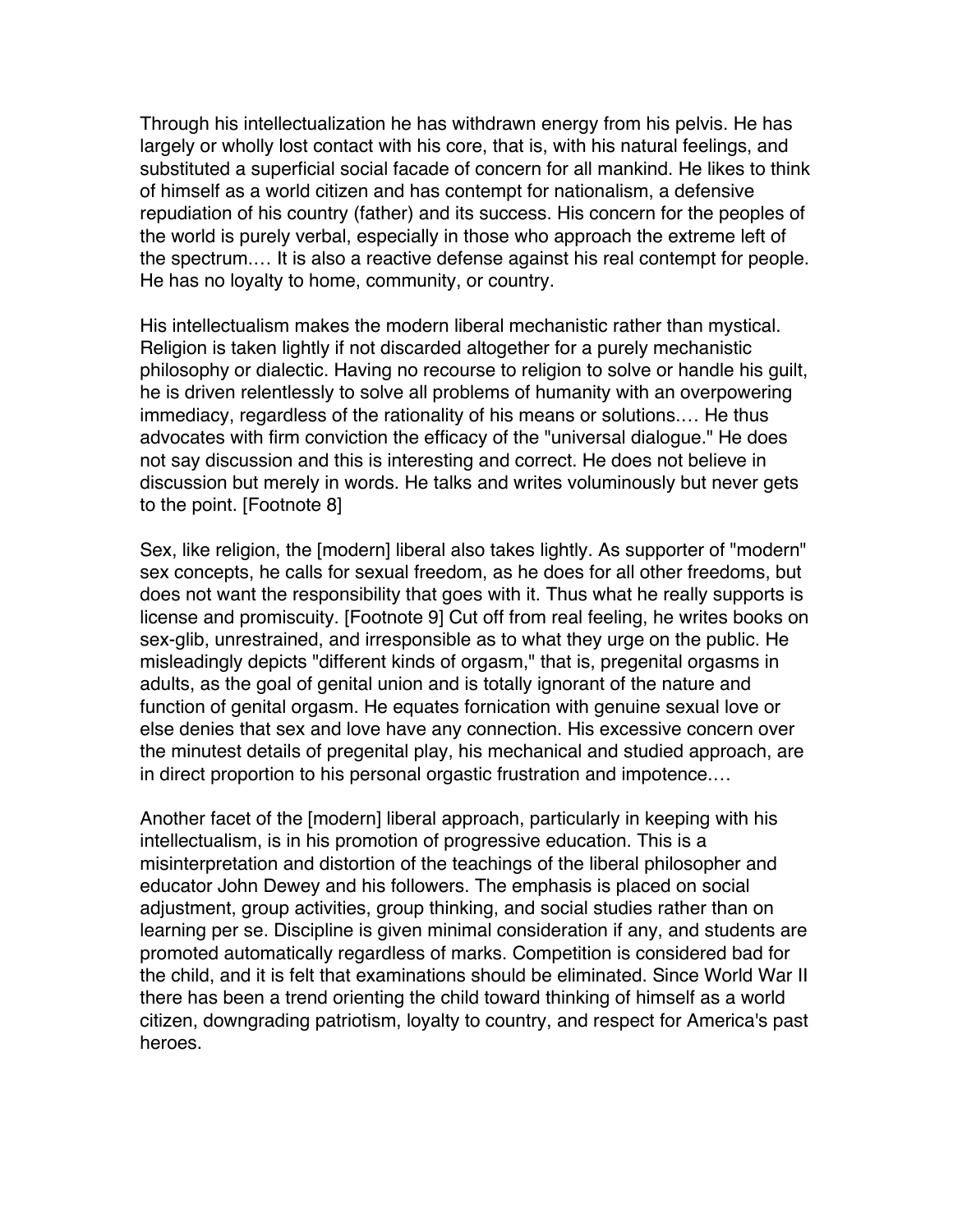Or, the modern liberal may attempt to follow the teachings of A. S. Neill of Summerhill. He claims to be "on the side of the child" but fails to understand either Neill or the child. [Footnote 10] The result is a guilt-distorted, mechanical application of "freedom-oriented" and "sex-affirmative" techniques in which "all the right things" are rammed down the child's throat, creating confusion, resentment, frustration, brattiness, beatnikism. What is ignored is the child's emotional capacity to accept such teachings or to assume the responsibility for their correct application....

The liberal does not set out specifically to foster communism, he sets out only to protect his own defenses. Yet liberalism is every day steering civilization toward communism and away from free-flowing life. In becoming emancipated from old repressions and restrictions, the human being must be that much more adequate and capable of accepting the greater responsibility which goes with greater freedom. Never having understood himself and his feelings, however, and never having been capable of behaving rationally, he was not prepared for any new freedom. He has reacted to it by increased fear of life, and, as a result, by trying to reduce the size of life to the size of his own brain. Every day contact with himself and his true feelings becomes that much more difficult and that much more to be feared. In his effort to keep control, he has become not only more irrational, like the ordinary neurotic, but has moved increasingly toward controlling other people, like the emotional plague. Total mechanistic control over everyone is what communism is, and as the liberal moves steadily and quickly to the left, the point will occur where liberalism turns into communism. The process is evident in the fact that the [modern] liberal is today less interested in opposing communism than in opposing conservatism. The [modern] liberal considers that the enemy is to the right; communism is "not so bad." [Footnote 11] In place of the old self-control imposed by repression and taboos, there is now to be the "improvement" of mass control by bureaucracy. In place of a sex-negative attitude imposed upon a basically healthy feeling of life, there is now to be sexual "freedom" with the loss of the capacity for love. The latter is by far more lifenegating. Contact with nature has been given up, without which man has no feeling of belonging, no real home, without which life is no longer life but only a worthless imitation.

It is this core of total devitalization in the [modern] liberal which is responsible for his attitude of "peace at any price." Functionally, to be at peace is to be bioenergetically unblocked, to flow and stream, consonant with a deep, inner feeling of well-being. That is, there is no such thing as peace without true inner freedom. Those whose devotion to peace is real know full well that there is a time for tranquility and a time for fighting.... The pacifistic liberal of today is seeking rather to arrange his environment so that there is the least disturbance to his crippled energy system. His assumption that the communistic plague can be appeased, educated by example, or blackmailed by world opinion is, from the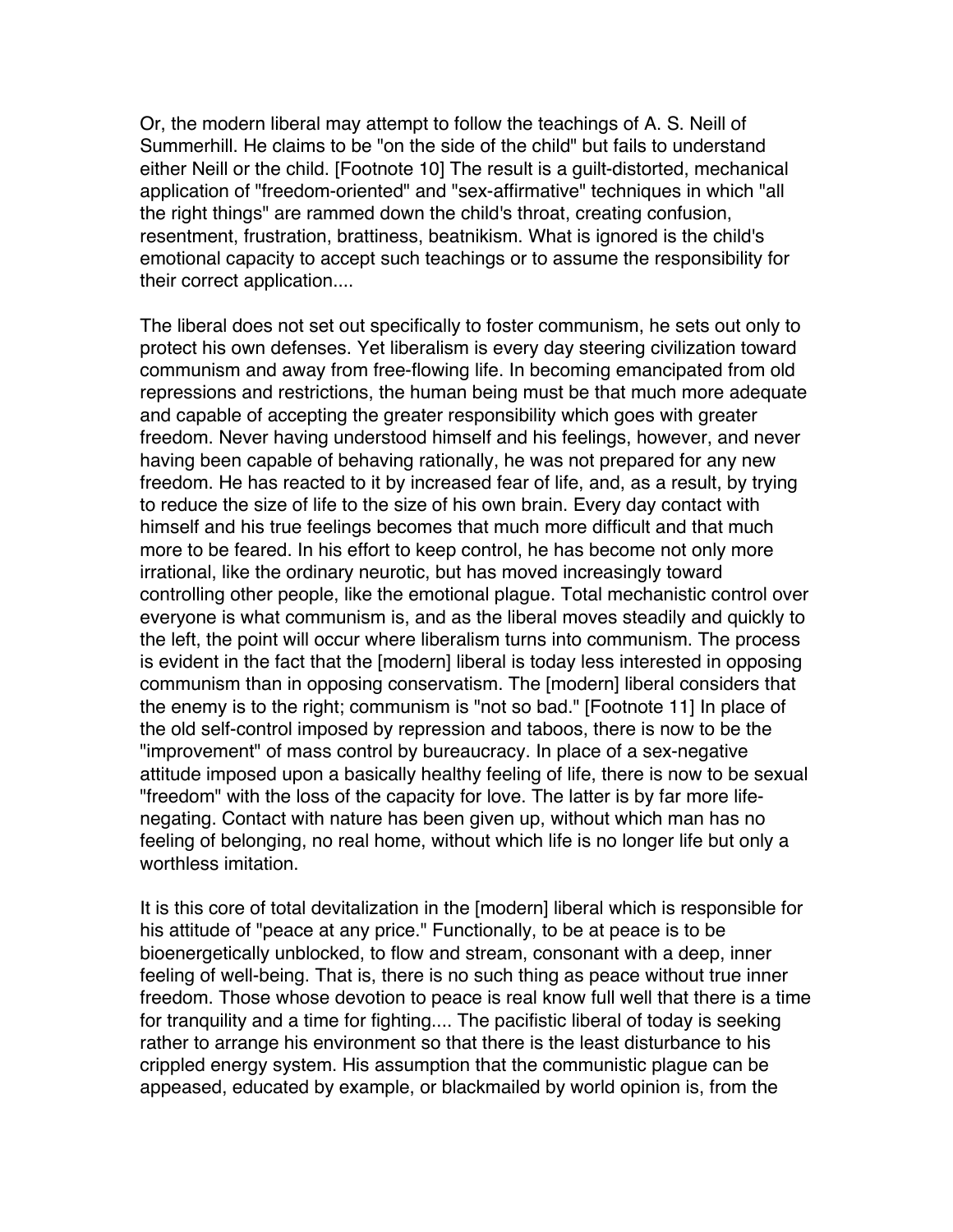functional energetic viewpoint, an untenable illusion. It is an acute political myopia; he cannot look clearly at the political situation because it is a product of his own structure, which he cannot afford to view objectively. The pacifist is using his intellect to rationalize his real motive, which is fear of genuine movement. He can propose only one solution. Talk. But no matter how prolific or eloquent he is with words…behind the liberal exhortation is a crippled energy system which cannot tolerate movement or healthy aggression.

The modern liberal is contemptuous of capitalism. The expressed reason is that capitalism is cruel and heartless: the real reason is that capitalism is cruel to him, because it is a system in which individuals must compete on their own, which he cannot tolerate…[Thus the modern liberal advocates that the government interfere in the constructive work of others]. The expressed motive is to help those unable to succeed; the real motive is to eliminate success, so that he will not have to feel anxious and inferior. [Footnote 12] Otherwise said, his wish is to castrate the successful (father) and to eliminate the means by which people become successful (what might be called castration of the nation, i.e. the fatherland). The stated motive is never the real one, which is why I call his rebellion subversive. The [modern] liberal's opposition to all differences in social structure, is, likewise, an expression of his need to pull down the mighty (father).…

Reich has given the clue to the bioenergetic nature of liberalism. He states, "In the ethical and social ideals of liberalism we recognize the representation of the superficial layer of the character, self-control and tolerance. The ethics of this liberalism serve to keep down the 'beast' in man, the second layer, our secondary impulses, the Freudian 'unconscious.' The natural sociality of the deepest nuclear layer is alien to the liberal. He deplores the perversion of human character and fights it with ethical norms, but the social catastrophes of this century show the inadequacy of this approach." [Footnote 13]

The liberal, thus, is ever in the position of defending himself against a breakdown into secondary impulses. He organizes his life and his thinking (his intellectuality) in the service of his defense. His fear of aggression is rooted in the fear of a collapse of his defenses that might result from an energic push, particularly if the aggression is directed against something that would expose the nature of his character. He cannot tolerate movement and tries to avoid excitation of his biosystem. From this may be derived the ideas concerning adjustment, equality, peace, etc. This is the character type who swells the ranks of the so-called peace movements, civil rights groups, and "friendship with the enemy" societies. Their frequent show of anti-American feelings, whether open or disguised, is a reaction against the amount of healthy aggression still prevalent in American institutions. It is also a reflection of their unresolved Oedipal situation of rebellion against the father, a rebellion that is always subversive, never open (the role of Oedipal guilt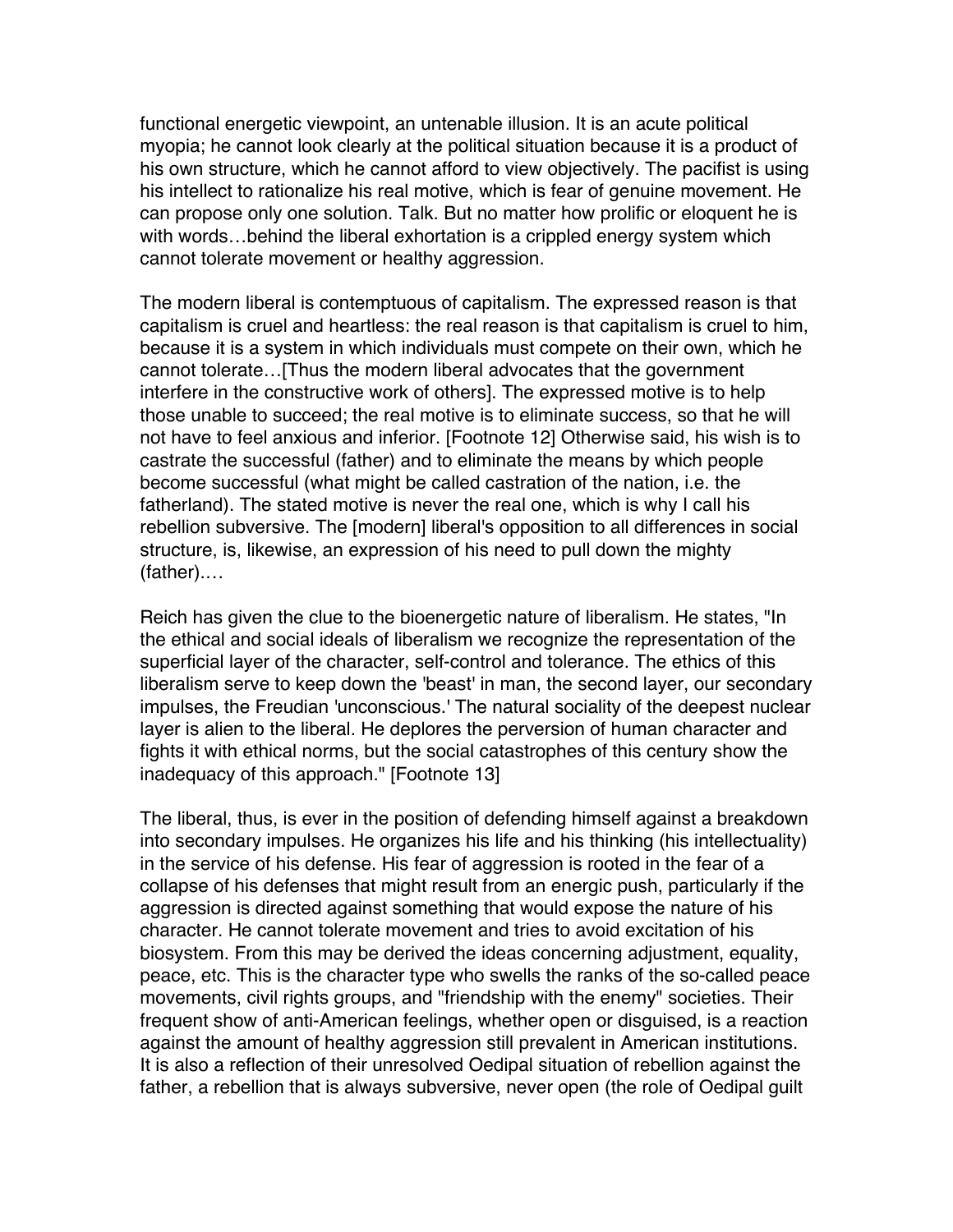is discussed above under "Characteristics and Symptoms"). They magnify and dramatize a basically rational fear of atomic disaster as a projection of their own personal fear of bioenergetic disintegration. They use their intellectual resources and media to create a mass hysteria that is paralyzing to a defense effort. They are more willing to see the necessity of direct action against a Nazi threat than against communists, since an exposure of the communists is a partial exposure of themselves.

As noted above, the use of intellect as a defense is particularly characteristic. Reich has suggested that the brain may have become so large and complex that it acts essentially as a parasite, sucking up energy from the body, particularly from the pelvis. This may account for the frequent eye block problem of intellectuals and the so-called "intellectual look" of the "egghead." In fact loss of contact by withdrawal or blocking in the eyes is, I believe, a prerequisite for the use of intellectualism as a defense. The resulting fear of disintegration explains the inordinate need among liberal types to "belong." They find in the mass protest groups of society the support, compensatory aggression, and extra strength for their defenses as well as revenge against their alleged tormentors. They tend to be either hysterically energetic or passively intellectual (superior). Neither type of expression is of course indicative of natural healthy energy regulation or genitality. They are quick to support any group which provides them safely with the belonging, revenge, and defenses they seek -- to fill the gap between their longings and their poor capacity for fulfillment. They have lost contact with their core and must defend themselves from any impulses that come from it. Communism represents an even more desperate flight and may be said to be mankind's most desperate flight from itself in history. In communism, man flees from unattainable god within himself (the bioenergetic core) and from historical theism which he rejects intellectually and cannot tolerate emotionally -- to the attainable and tolerable illusion of God to which in final desperation he surrenders with complete faith everything that is basically human.

### **The Environmental Liberal**

I wish to clarify one type of liberal that seems paradoxical in this context. This is what I call the environmental liberal. Actually he is structurally not a liberal at all but is a conservative with liberal ideas. He is anti-communist, moderate in his views, and sincere and one can sense his conservative structure almost immediately.... He grew up in a liberal environment but liberalism never became a part of his structure. It is therefore easily given up. This type of liberal remains open to education and facts, but albeit is rather naïve to political persuasion. He probably constitutes the greatest number of liberals.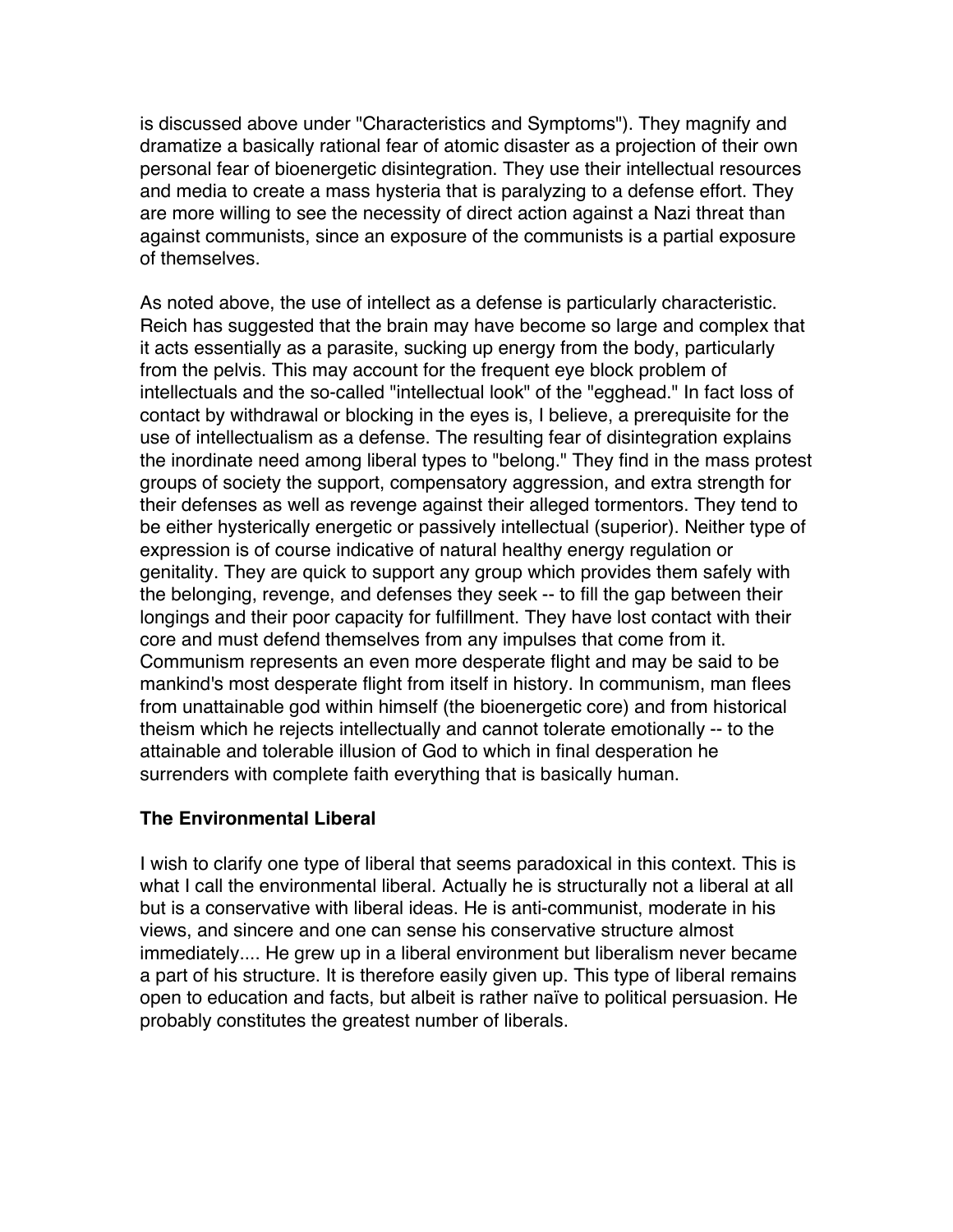## **Footnotes**

**1**. For an excellent exposition of modern liberalism as an elaborate system of dogma read, James Burnham, Suicide of the West (New York, Day, 1964). back to text

**2**. From Beyond Good and Evil, Friedrich Nietzsche, H. Regnery Co., Chicago, 1955, paragraph 44. back to text

**3**. Although this is literally true in many cases it is meant rather as an expression of rebellion against the father image or heritage. The same is true in the case of the conservative's identification with the father. back to text

**4**. In a letter to the New York Times, October 4,1964, Daniel Gutman, Dean of the New York Law School and former President Justice of the Municipal Court of the City of New York, said in part: "Every day in the week lawyers engaged in defending criminals argue that it is better for '100' or '500' or '1000' guilty men to go free than have one innocent person punished. This interpretation of the ancient biblical axiom means that it is better to let loose an army of inhuman felons on society than to risk erroneous conviction of an innocent person. The possibility of error cannot be entirely eradicated.... We are virtually encouraging criminals.... Every safeguard must be provided to protect the innocent [but] every proper means should be invoked to enable us to combat...the evil, destructive acts of the wanton criminal.... In many of these cases where the convictions have not been permitted to stand, the guilt of the accused has been established beyond any doubt." back to text

**5**. A Negro clergyman in Harlem, Bishop James P. Roberts, had the courage to say of conditions there, "Instead of hurting the children and talking of bussing, let's get down to the main trouble in Harlem schools, the indifference of the Negro parents and the lawlessness of their children.... But first we must show that we can be responsible in our own community; this is not a question of poverty but one of morality." New York Times, February 14, 1964. A few other Negro leaders have similarly pointed out the need for responsibility. This is not a modern liberal attitude. The Interfaith Health Association in Queens, Long Island is another good example of responsibility in the community. This association has already won a small victory in eliminating both slum and slum psychology and at the same time promoted true integration rather than a paternalistic one. back to text

**6**. Cf. Sydney Hook's discussion of the ritualistic liberal who relies on rhetoric rather than logic, slogans rather than analysis of problems. Political Power and Personal Freedom (New York, Criterion Books, Inc., 1959). back to text